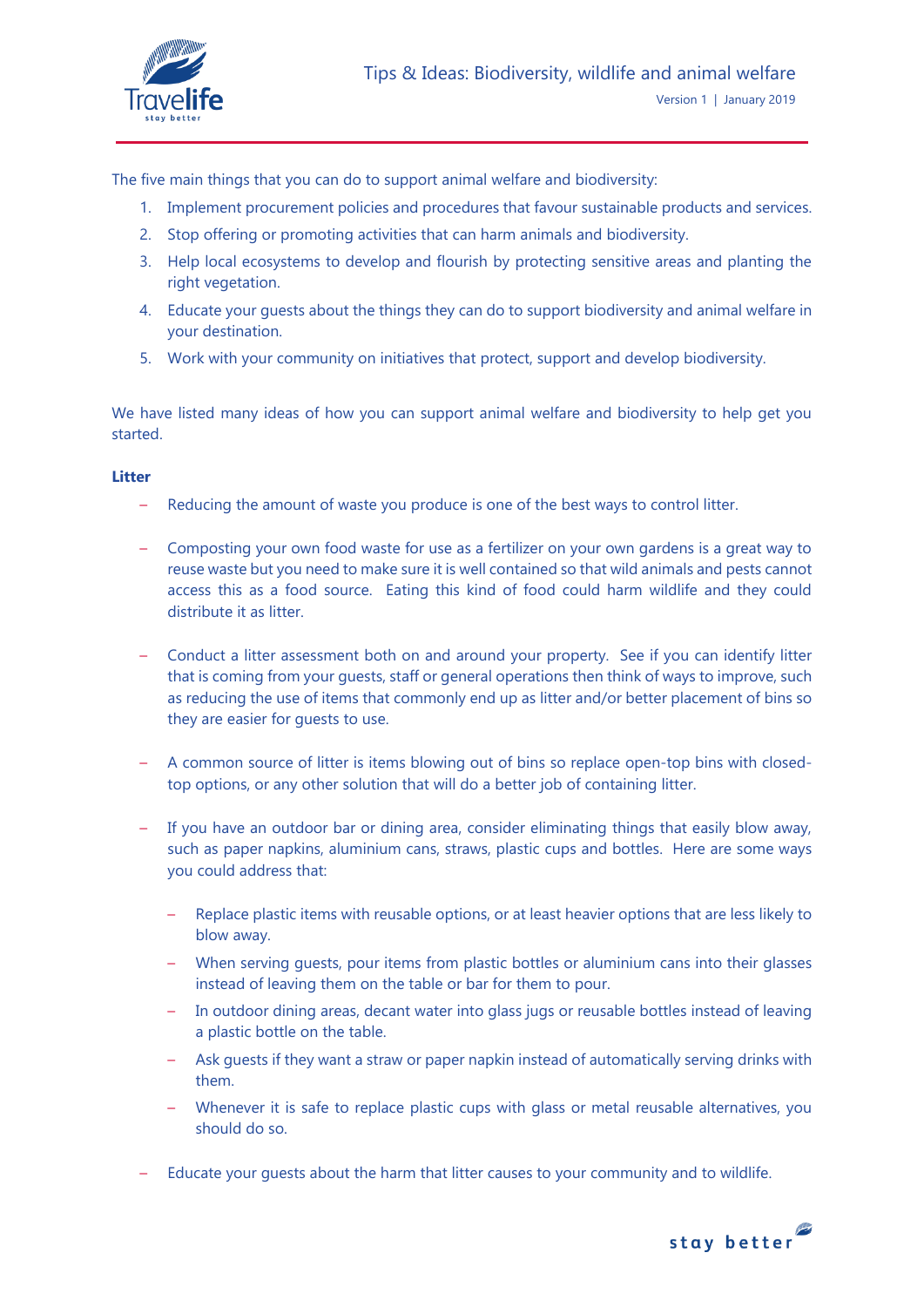## **Other pollution**

By complying with the Travelife Standard you will already be addressing many of the pollutants your property produces through good management of energy, water, waste and hazardous substances. Here are some other ways you can help reduce pollution that harms biodiversity:

- Sunscreens containing oxybenzone and octinoxate can be damaging to coral reefs. This could even cause harm when these chemicals end up in waste water from guest showering. Properties near reefs should research this issue and implement appropriate measures that also factor in sun safety for guests. There are many reef-safe sunscreens on the market that do not contain these chemicals.
- Noise pollution from activities that include motorised boats, jet skis, snowmobiles and offroad vehicles (4x4, ATVs, dirt bikes) can interfere with the natural activities of animals, either by scaring them or confusing them. Consider ways that any such activities that you offer or promote can be changed to reduce these negative impacts. If you feel that you do not have any influence on this, you should consider informing guests about the potential harm these can cause.
- Light pollution can confuse wildlife in a way that disrupts migration, feeding and breeding. You should conduct some research on whether there is wildlife in your destination that could be affected by this and find out the best ways to make any necessary changes. This is particularly important if you are near a beach where sea turtles are nesting as artificial light can disorient hatchlings and lead them away from the sea.

## **Animal welfare and wildlife protection**

In addition to complying with the Travelife Standard, here are some other ways your business can support animal welfare:

- Procure animal products (meat, fish, dairy, eggs etc.) from suppliers that treat their animals properly. In some destinations these will be easy to identify through certifications or endorsements from reputable animal welfare organisations. At other destinations you might have to do a bit more research by consulting with local animal welfare groups or visiting the websites of similar groups in other countries. This is a way to use your influence as a buyer to encourage better practices and you will have even more influence if you team up with other businesses in your community or other hotels in your chain/group.
- Work with your community to support initiatives that use humane solutions to deal with stray cats and dogs.
- Educate your guests about the importance of not interfering with free-roaming wildlife at your property and/or destination. This includes discouraging them from feeding or petting wild animals, as well as activity that could frighten animals or otherwise disturb their natural behaviours.
- Use your business influence within your destination to speak out against tourism activities that may appear on the Travelife List of Unacceptable Practices, encouraging other businesses to follow your lead by not supporting these activities. Businesses that involve these unacceptable practices are more likely to improve if they feel pressured economically to do so.

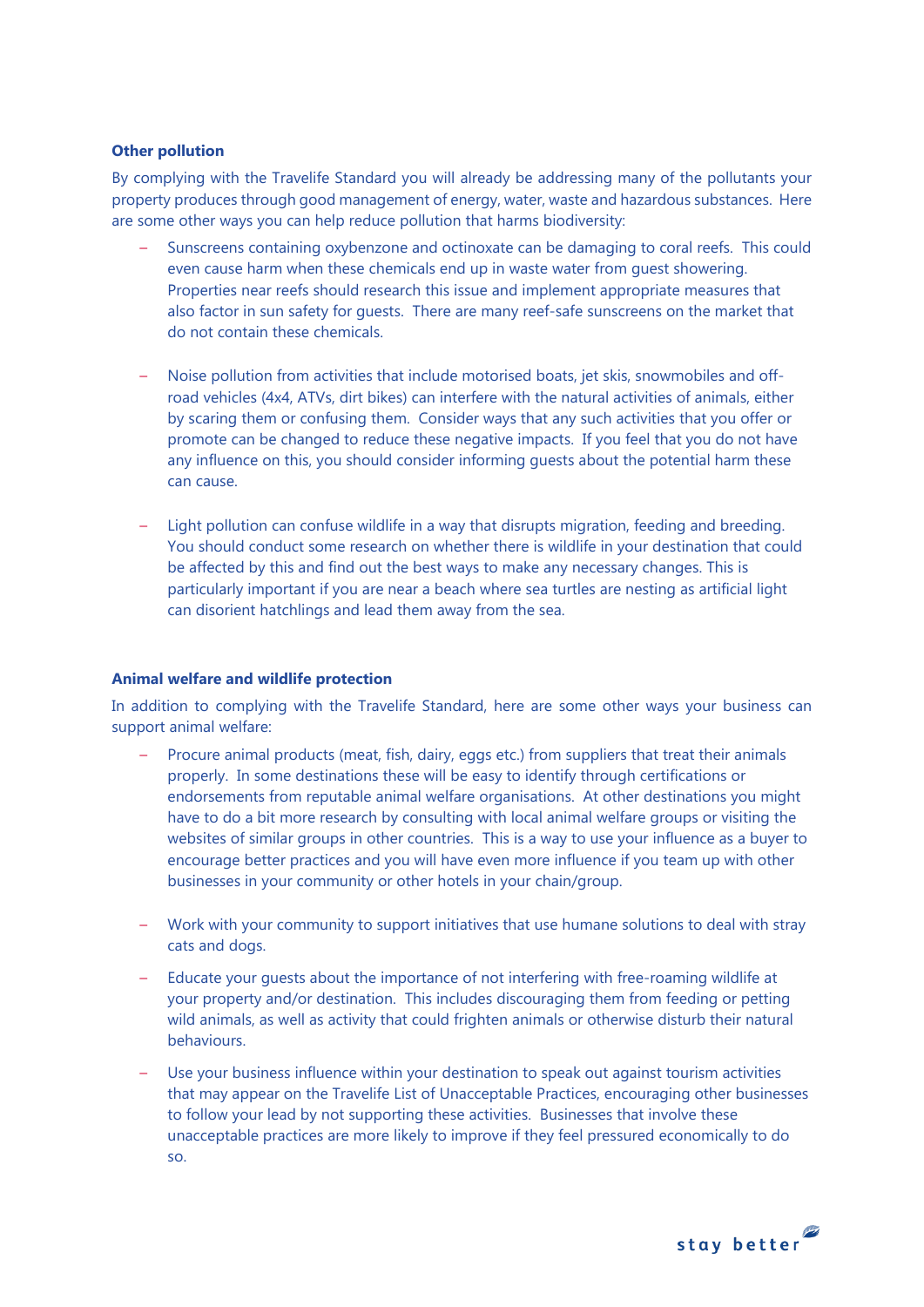- Ask your suppliers to reduce, reuse or eliminate packaging. If that is not possible then ask them to find more sustainable alternatives, e.g. using recycled shredded paper to protect fragile items instead of polystyrene. You might be able to return the shredded paper to them so they can reuse it.
- Dedicate some time to checking that products that claim they are environmentally friendly or biodegradable definitely are. For example, some plastics claim to be biodegradable yet still take decades to degrade and/or release toxic chemicals during the process.
- If there is a specific animal issue in your destination, see if there are ways you can support it. This include things like problems with abandoned pets, mistreatment of working animals such as donkeys, urban development leading to shrinking natural habitats, disruption of breeding grounds. Here are some things you might be able to do:
	- Raise funds to support initiatives that address these issues.
	- Invite speakers with specific expertise/experience to educate your staff and to give ideas about how you can help.
	- Provide information to guests about the issue and ways they can help.
	- Allow your staff an extra paid day off per year/season to volunteer for one of these initiatives.
	- Use your influence as a business owner to lobby for change.

## **General ideas**

- Set aside an area of your grounds to 'grow wild'. This means not interfering with the growth of native grasses, shrubs and trees except to remove any non-native and/or invasive species. In addition to supporting biodiversity, there are a few other ways you could use this:
	- Use signage or guided visits to the area to educate guests about why you have an untidy piece of garden and about local flora and fauna. This could be especially good for children's activities.
	- Partner with a local school, college or university so they can use it to study things like the regeneration of native plants and local ecosystems.
- Most parts of the world have native bees, birds and butterflies that are under threat. Research the best ways to support them such as planting vegetation that attracts them, avoiding certain pesticides and removing vegetation that attracts their predators.
- Find out about sustainable methods for controlling invasive pests that can harm biodiversity in your area. For example, too many invasive wasps can devastate butterflies, and rats can raid bird nests for eggs.
- Build fenced or roped pathways that cross sensitive areas like sand dunes, native grassland and areas that are being regenerated so that people are discouraged from trampling on or polluting these places. Consider erecting signs that not only explain why people should keep to the pathways, but also about the wildlife you are protecting.
- Educate guests about what they can do to protect biodiversity. Here are some examples: